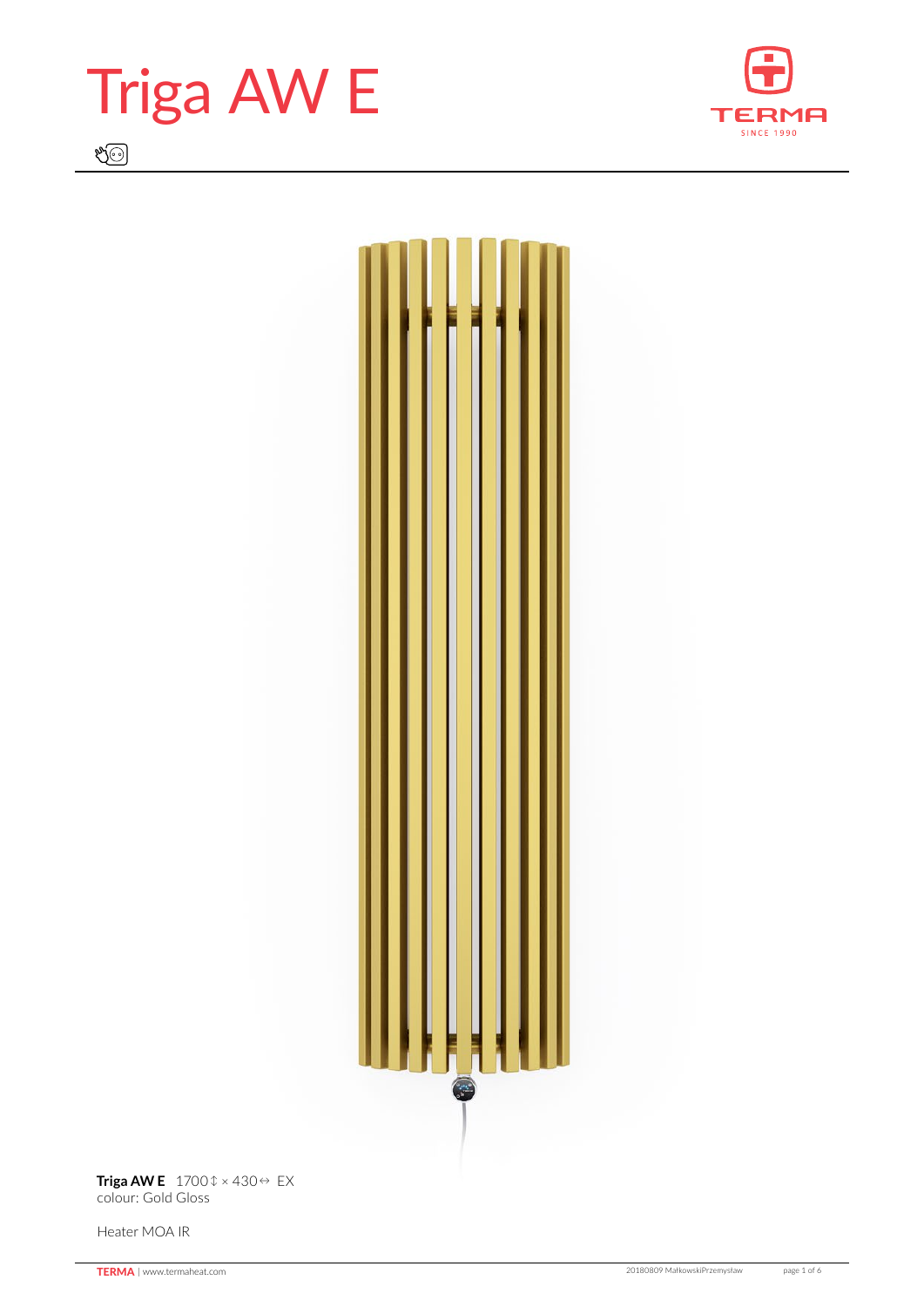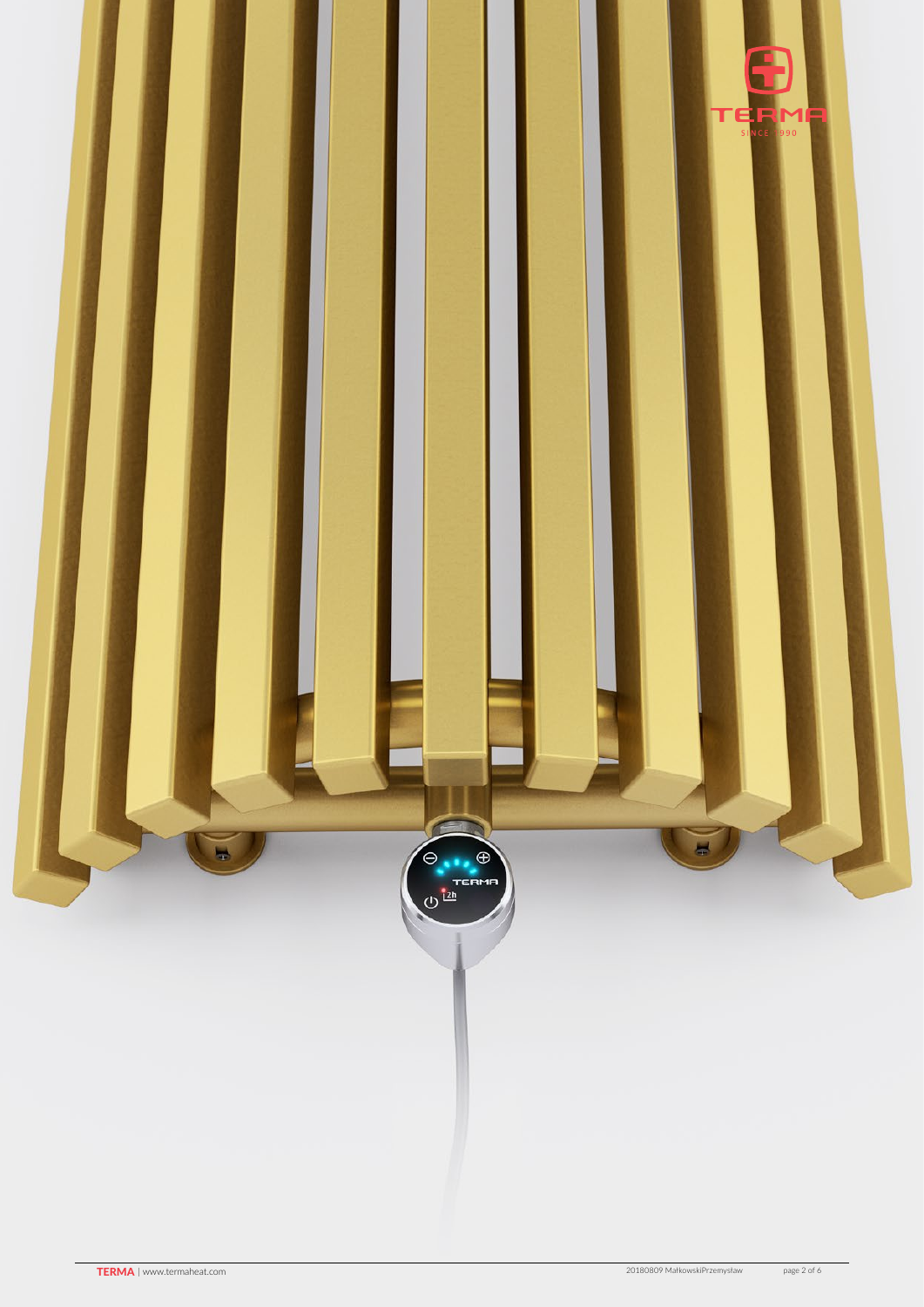



Design : *Terma*

# Connections:



## Available sizes:





# Specification:

| А¢<br>mm | $B \leftrightarrow$<br>mm | ☺<br><b>IW</b> | [mm] | [mm] | –<br>[mm] | [dm <sup>3</sup> ] | [kg]  | Product code<br>Configuration code p. 5 |
|----------|---------------------------|----------------|------|------|-----------|--------------------|-------|-----------------------------------------|
| 1700     | 430                       | 1200           | 240  | 1500 | 50        | 14.33              | 39.47 | <b>WLVRA170043</b>                      |
| 1900     | 430                       | 1200           | 240  | 1700 | 50        | 15.93              | 43.72 | WLVRA190043                             |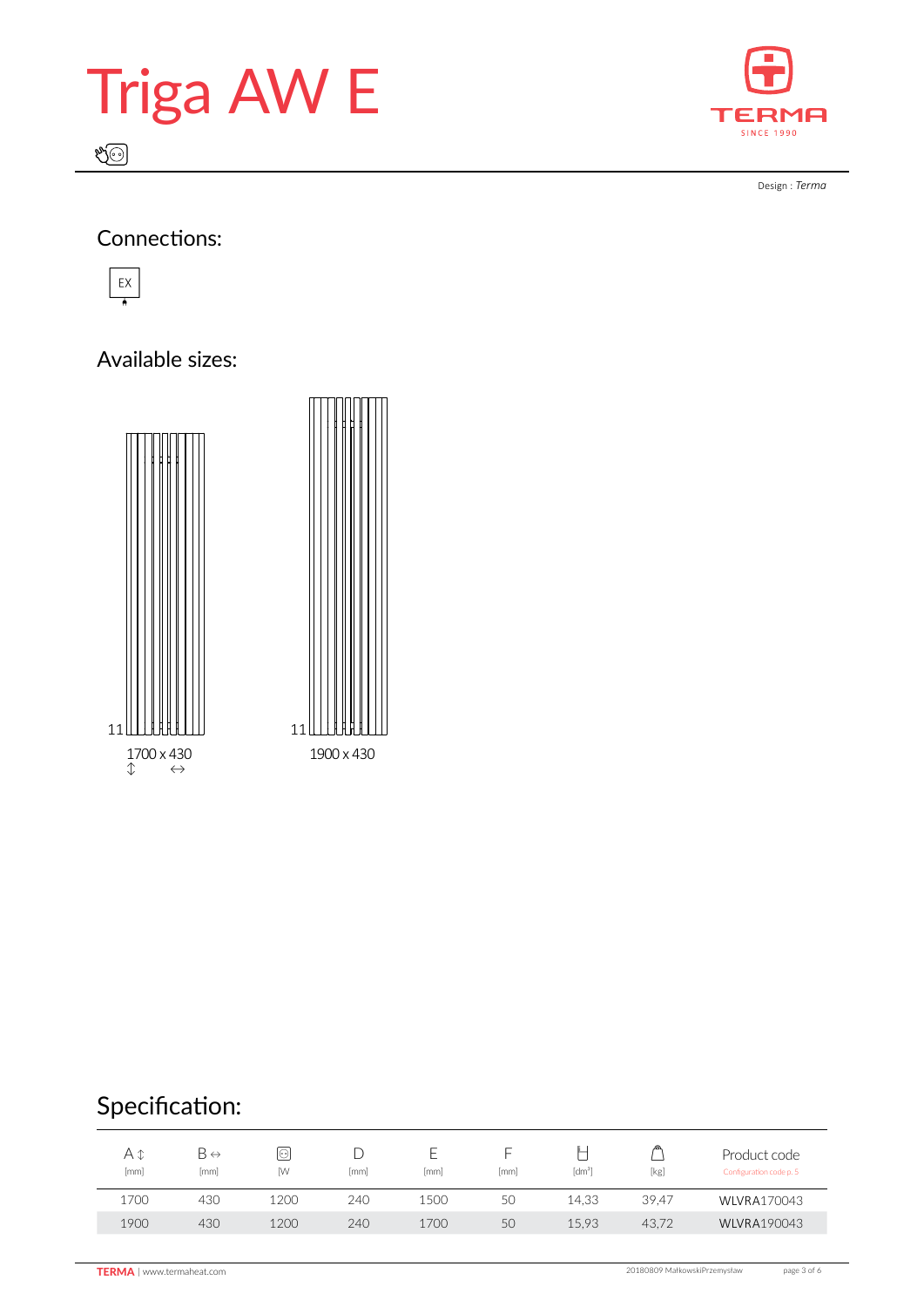



Technical drawing:

EX



A — Height B — Width C1-C5 — Distance between pipe centres D — Horizontal distance between mounting bracket centres E – Vertical distance between mounting brackets F – Distance between a mounting bracket and the bottom of the radiator



 $\cdots$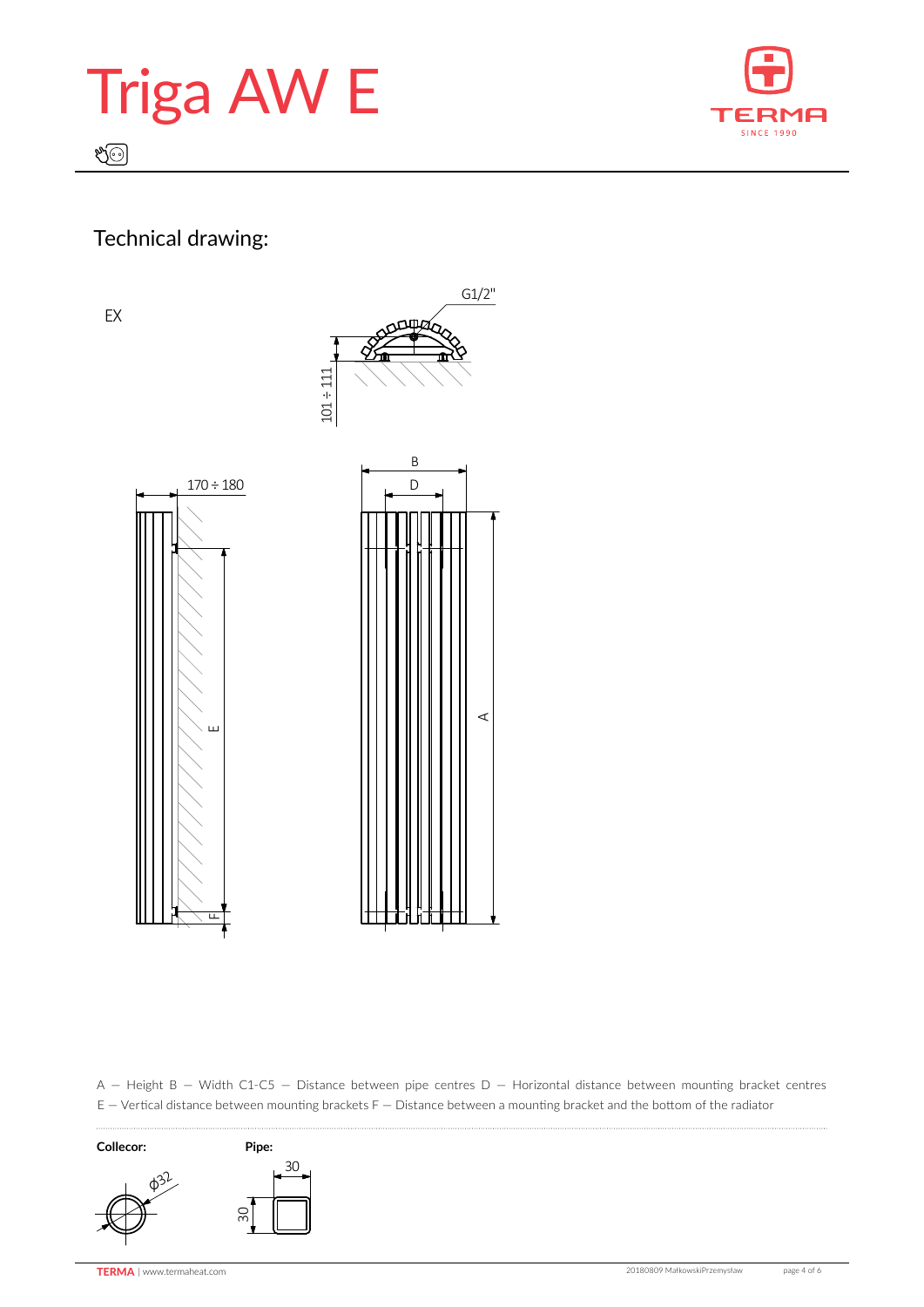



In the table with technical data, the last column lists product codes. When placing an order, please remember to quote the product code followed by the configuration code as shown in the diagram below:

# Construction of electric heater configuration code:

WLVRA170043

K916EXMRTM

PRODUCT CODE (located in the table for the product) CONFIGURATION CODE (supplemented by hand)

Example Configuration



*K - carton box*

Package code Colour code Connection code Heating element code Type of heating element cable code

### Epoxy primer

**E** – Code of epoxy primer is an extra processes.

WLVRA170043 K916EX E *Extra processes or additions code*